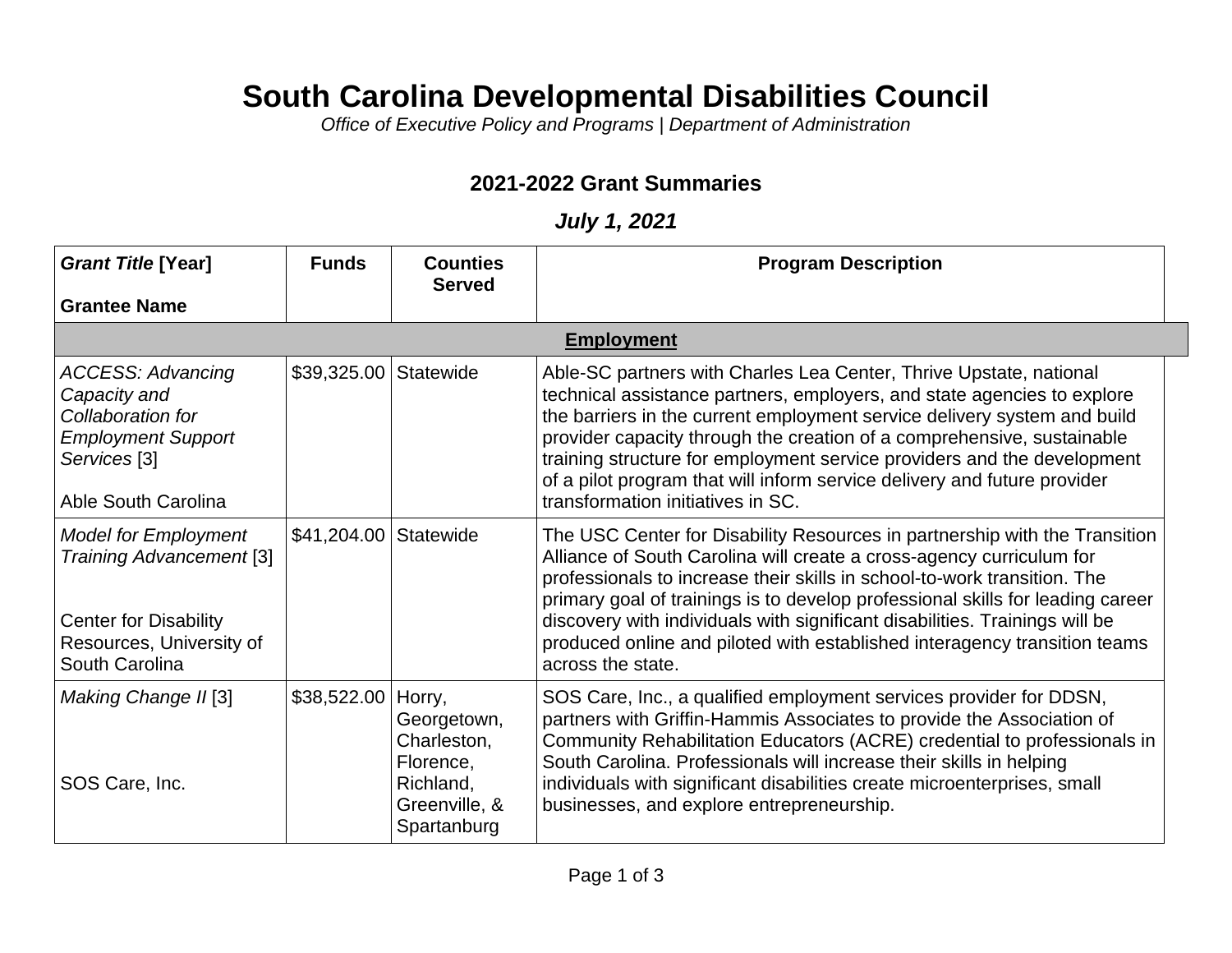#### **South Carolina Developmental Disabilities Council 2020-2021 Grant Summaries**

| <b>Grant Title [Year]</b>                                                                                                                              | <b>Funds</b> | <b>Counties</b><br><b>Served</b>                      | <b>Program Description</b>                                                                                                                                                                                                                                                                                                                                                                                                                         |  |  |
|--------------------------------------------------------------------------------------------------------------------------------------------------------|--------------|-------------------------------------------------------|----------------------------------------------------------------------------------------------------------------------------------------------------------------------------------------------------------------------------------------------------------------------------------------------------------------------------------------------------------------------------------------------------------------------------------------------------|--|--|
| <b>Grantee Name</b>                                                                                                                                    |              |                                                       |                                                                                                                                                                                                                                                                                                                                                                                                                                                    |  |  |
| <b>Community Supports</b>                                                                                                                              |              |                                                       |                                                                                                                                                                                                                                                                                                                                                                                                                                                    |  |  |
| <b>Building Advocacy in</b><br>Transition Systems [1]<br>Able SC                                                                                       | \$34,101.00  | Statewide                                             | The program focuses on equipping educators and medical professionals to<br>prepare youth with disabilities and their parents for what happens when youth exit<br>high school and their pediatric healthcare provider. Tools and education will create<br>teacher and physician advocates to ensure individuals with intellectual and<br>developmental disabilities have opportunities for independence and full inclusion in<br>their communities. |  |  |
| <b>Removing Barrier to Dental</b><br>Health $(1)$<br>Community Options, Inc.                                                                           | \$60,000.00  | Columbia,<br>Greenville and<br>Summerville            | This program will produce and disseminate a modeling video that will address fear<br>and anxiety related to visiting the dentist for individuals with intellectual and<br>developmental disabilities.                                                                                                                                                                                                                                              |  |  |
| Walking Club [1]<br>SOS Care Inc.                                                                                                                      | \$7,702.50   | Horry                                                 | This program will enable individuals with intellectual and developmental disabilities<br>across coastal South Carolina to develop more active lifestyles to make<br>improvements to their general. This is an inclusive community-based walking<br>program.                                                                                                                                                                                        |  |  |
| Increasing the Efficacy of<br>Person-Centered<br>Discovery for Language-<br>Challenged Individuals with<br>$ASD$ [3]<br><b>Project HOPE Foundation</b> | \$33,396.00  | Greenville,<br>Spartanburg,<br>Anderson, &<br>Laurens | Project HOPE Foundation will implement activities to acquire person-centered<br>discovery strategies for individuals with Autism. The project explores options for<br>making person-centered discovery more applicable by implementing behavioral<br>strategies and increasing an individual's ability to communicate using self-<br>advocacy language.                                                                                            |  |  |
| Life Skills Club of Conway<br>[2]<br>SOS Care, Inc.                                                                                                    | \$39,000.00  | Horry                                                 | The project supports individuals with Autism and intellectual and developmental<br>disabilities to fully access the community and has a focus on Individual Life<br>Planning that includes goals for health, self-determination, and improved<br>employment opportunities.                                                                                                                                                                         |  |  |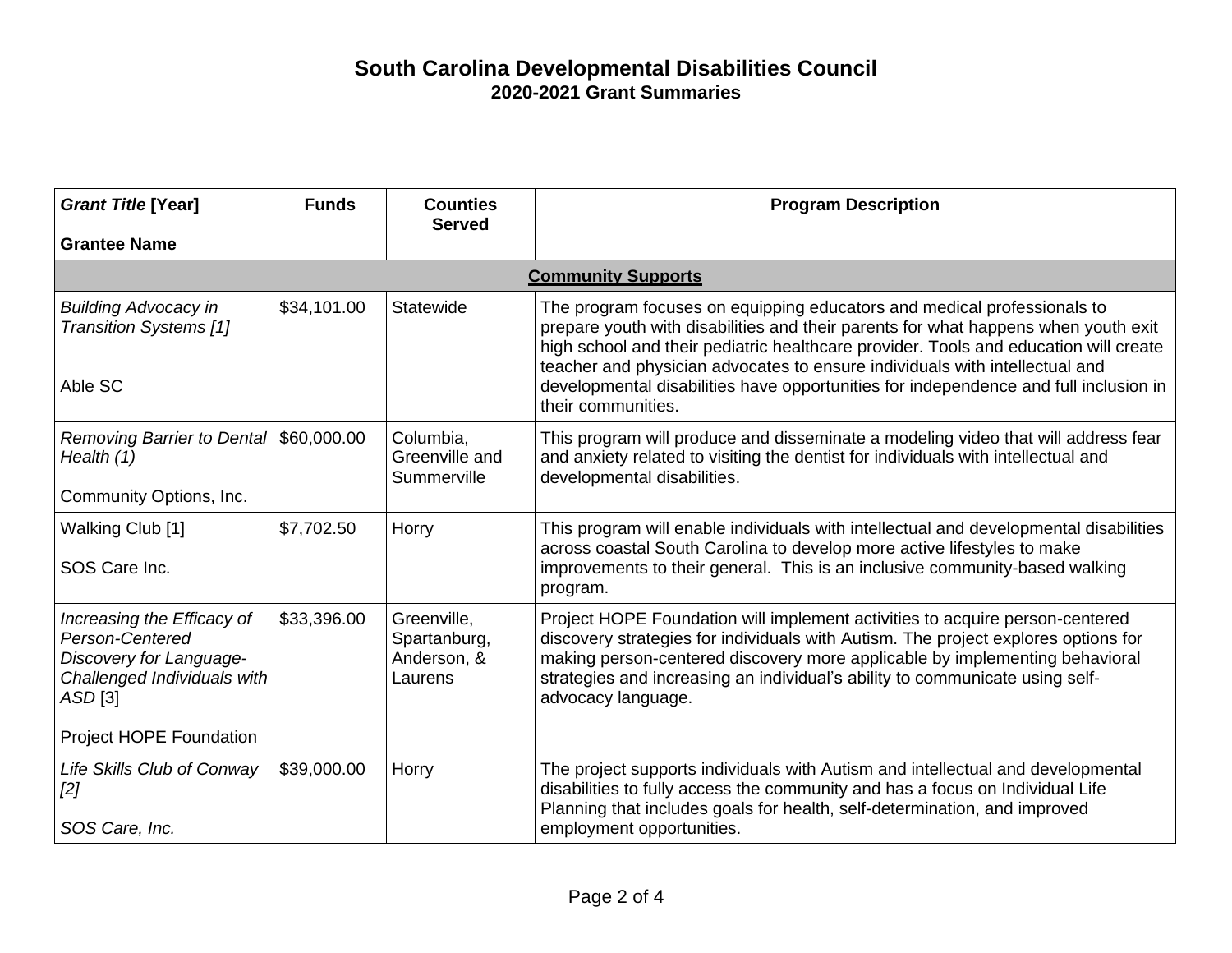#### **South Carolina Developmental Disabilities Council 2020-2021 Grant Summaries**

| STRIVE [2]<br>Arc of the Midlands               | \$49,054.00 | Greenville,<br>Lexington,<br>Richland | The program is dedicated to expanding independent living skills and community<br>connections for people with intellectual and developmental disabilities. The goal of<br>the program is to work with participants of a customized period-of-time to expand<br>their abilities to live a more independent life. The program will be developed and<br>implemented by a collaborative multi-service provider group consisting of SOS<br>Care, Thrive Upstate, The Arc of the Midlands and UCP. Project staff will<br>complete customized life quality coaching certification training via TERi, Inc. |
|-------------------------------------------------|-------------|---------------------------------------|---------------------------------------------------------------------------------------------------------------------------------------------------------------------------------------------------------------------------------------------------------------------------------------------------------------------------------------------------------------------------------------------------------------------------------------------------------------------------------------------------------------------------------------------------------------------------------------------------|
| York CAN [2]<br><b>Adult Enrichment Centers</b> | \$40,899.00 | York                                  | The program will improve the business and workforce systems environment for<br>people with intellectual and other disabilities through the launch of York CAN. This<br>will lead to capacity building and systems level change in York County, SC that<br>results in improved access and inclusion for individuals with disabilities. The<br>project will begin positioning access and workforce inclusion as a high-level<br>primary community value that results in community experience for all people where<br>inclusion is the baseline expectation and norm.                                |